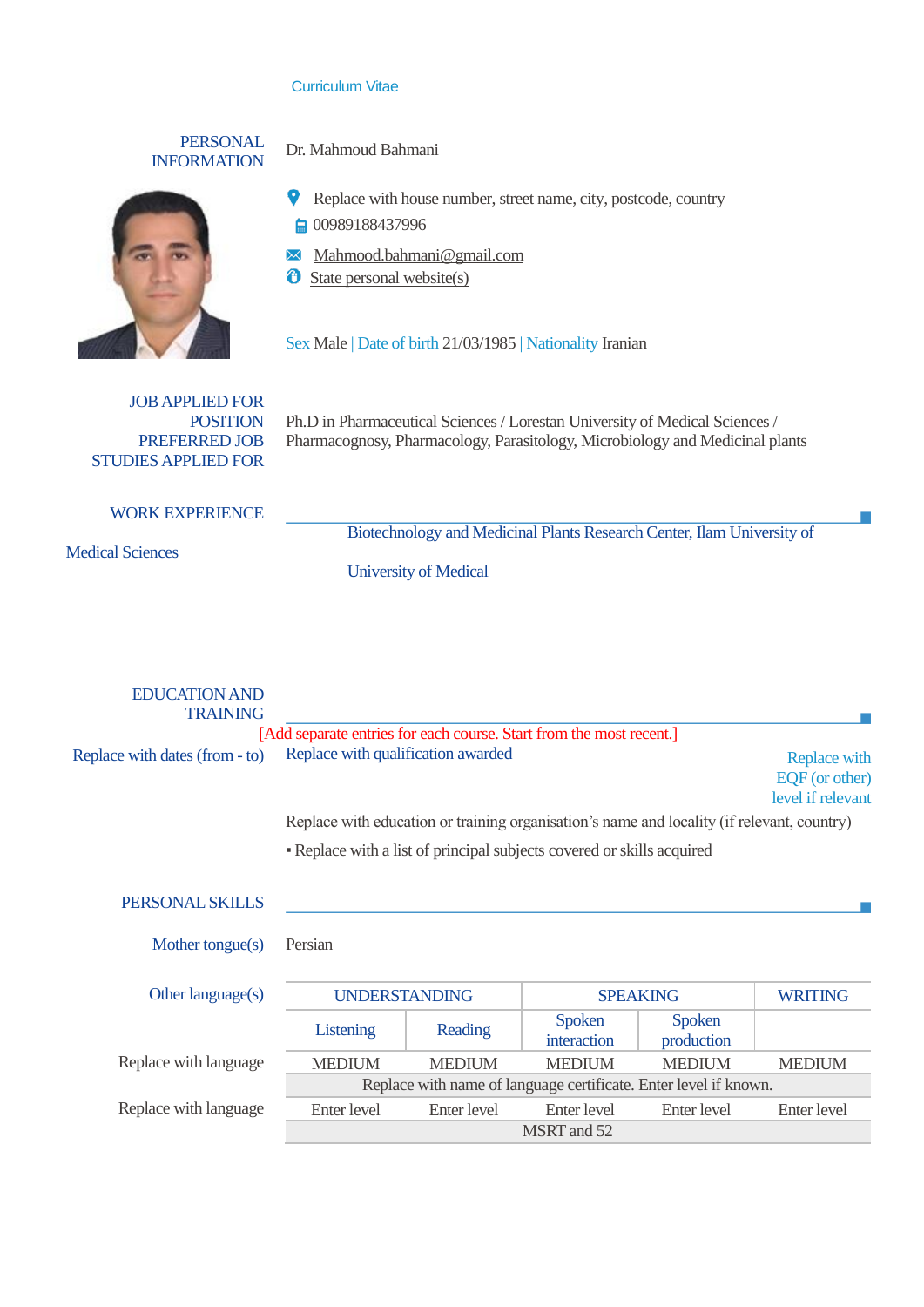**Editor-in-Chief:**

**Excutive Editor-in-Chief "Plant Biotechnology Persa"**

## Papers:

| Phytochemical screening of two Ilam native<br>plants Ziziphus nummularia (Burm.f.) Wight &<br>Arn. And Ziziphus spina-christi (Mill.) Georgi<br>using HS-SPME and GC-MS spectroscopy             | Bahmani, M., Jalilian,<br>A., Salimikia, I.,<br>Shahsavari, S., Abbasi,<br>N.       | 2020 Plant Science Today                                      |   |
|--------------------------------------------------------------------------------------------------------------------------------------------------------------------------------------------------|-------------------------------------------------------------------------------------|---------------------------------------------------------------|---|
| Extraction and phytoanalysis of chemical<br>compounds of Eucalyptus globulus leaf native<br>to Dehloran, Ilam province, Iran by HS-SPME<br>and GC-MS                                             | Abbasi, N., Khalighi, Z.,<br>Eftekhari, Z., Bahmani,<br>M.                          | 2020 Advances in Animal<br>and Veterinary Sciences            |   |
| Prevalence of common psychiatric disorders in<br>Dehloran City, Ilam province, West of Iran<br>during 2013 to 2018                                                                               | Valizadeh, R., Bahmani,<br>M., Abbasi, N., (),<br>Abbaszadeh, S., Anbari,<br>K.     | Indian Journal of<br>2019 Forensic Medicine and<br>Toxicology |   |
| Synthesis and antimicrobial study of 1,4-<br>$di$ hydropyrano $[2,3-c]$ pyrazole derivatives in the<br>presence of amino-functionalized silica-coated<br>cobalt oxide nanostructures as catalyst | Shahbazi, S.,<br>Ghasemzadeh, M.A.,<br>Shakib, P., Zolfaghari,<br>M.R., Bahmani, M. | 2019 Polyhedron                                               |   |
| Brucellosis: Pathophysiology and new<br>promising treatments with medicinal plants and M., (), Rafieian-<br>natural antioxidants                                                                 | Alizadeh, M.,<br>Safarzadeh, A., Bahmani,<br>Kopaei, M., Abbaszadeh,<br>S.          | 2018 Asian Pacific Journal of<br><b>Tropical Medicine</b>     |   |
| Overview of the therapeutic effects of<br>origanum vulgare and hypericum perforatum<br>based on Iran's ethnopharmacological<br>documents<br>Open Access                                          | Bahmani, M.,<br>Khaksarian, M.,<br>Rafieian-Kopaei, M.,<br>Abbasi, N.               | 2018 Journal of Clinical and<br>Diagnostic Research           |   |
| Beliefs of herbal therapies of the community of M., Shah, N.A., Shah,<br>the Ilam city of Ilam province, Iran                                                                                    | Nejad, A.S.M., Bahmani,<br>S.A., Rafieian-Kopaei,<br>M.                             | Journal of Pharmacy<br>2018 and Pharmacognosy<br>Research     | 7 |